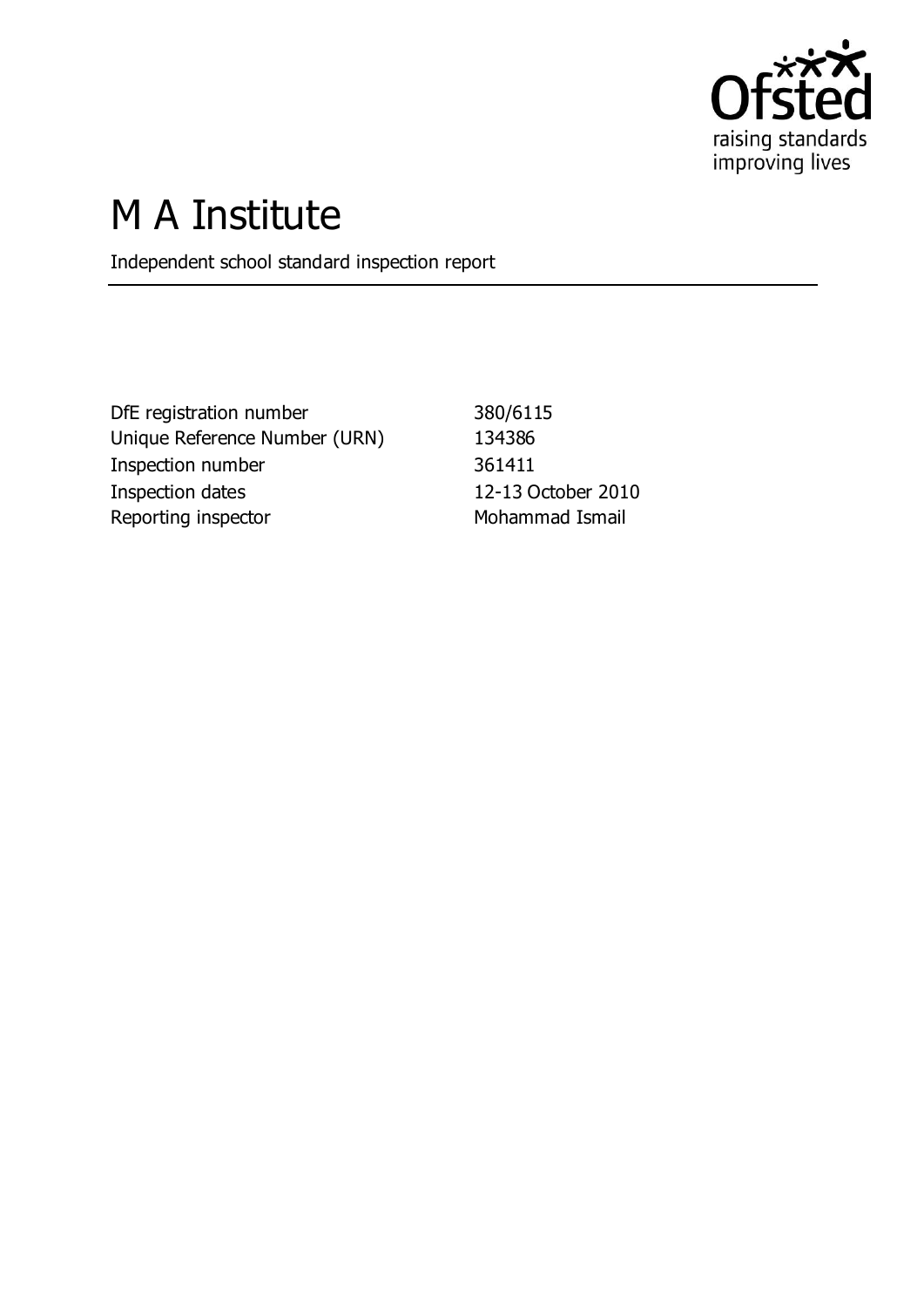The Office for Standards in Education, Children's Services and Skills (Ofsted) regulates and inspects to achieve excellence in the care of children and young people, and in education and skills for learners of all ages. It regulates and inspects childcare and children's social care, and inspects the Children and Family Court Advisory Support Service (Cafcass), schools, colleges, initial teacher training, work-based learning and skills training, adult and community learning, and education and training in prisons and other secure establishments. It assesses council children's services, and inspects services for looked after children, safeguarding and child protection.

If you would like a copy of this document in a different format, such as large print or Braille, please telephone 0300 123 1231, or email enquiries@ofsted.gov.uk.

You may copy all or parts of this document for non-commercial educational purposes, as long as you give details of the source and date of publication and do not alter the information in any way.

To receive regular email alerts about new publications, including survey reports and school inspection reports, please visit our website and go to 'Subscribe'.

Royal Exchange Buildings St Ann's Square Manchester M2 7LA

T: 0300 123 1231 Textphone: 0161 618 8524 E: enquiries@ofsted.gov.uk W: www.ofsted.gov.uk

No. 090070 © Crown copyright 2010

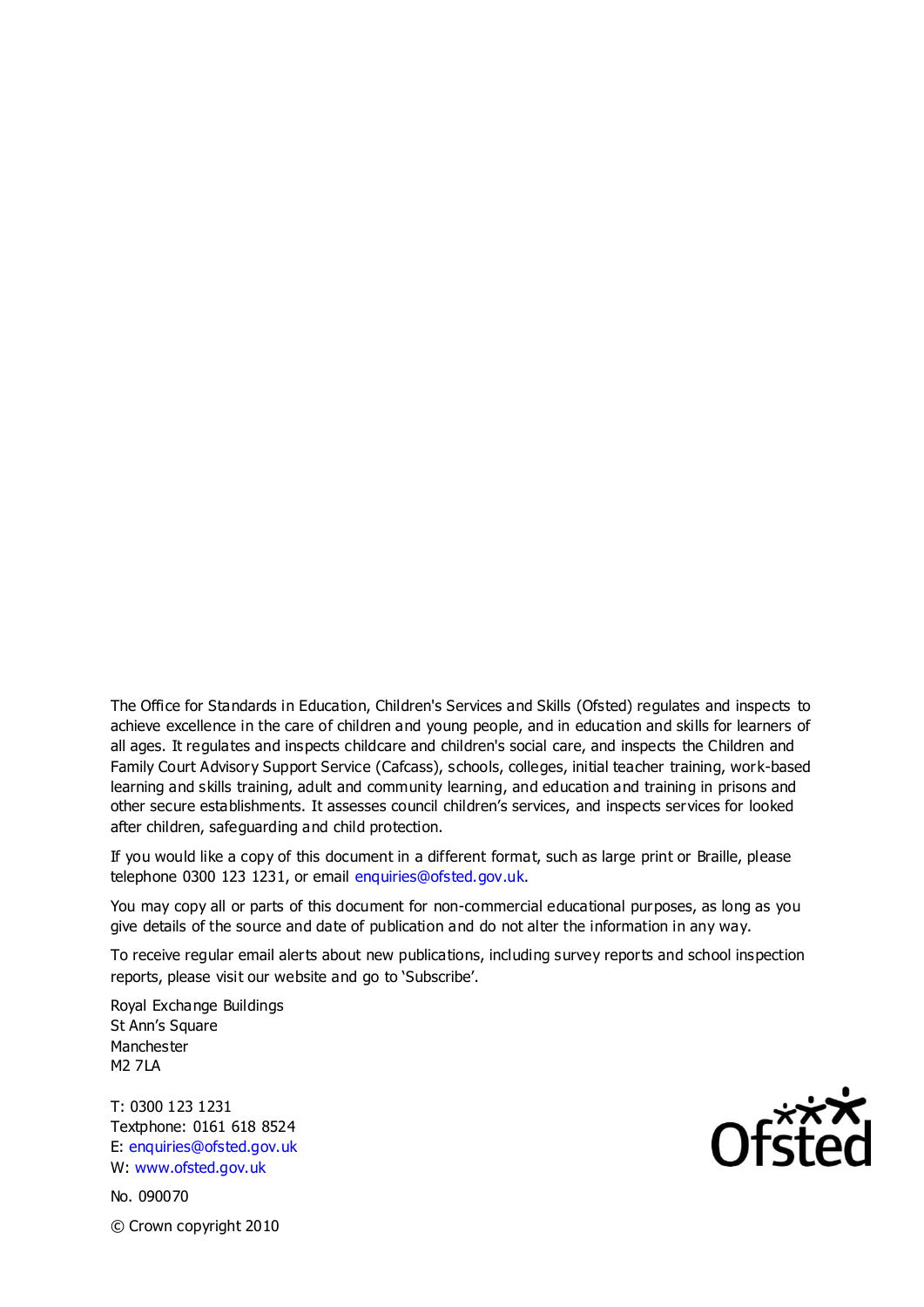

## **Purpose and scope of the inspection**

This inspection was carried out by Ofsted under Section 162A of the Education Act 2002, as amended by schedule 8 of the Education Act 2005, the purpose of which is to advise the Secretary of State for Education about the school's suitability for continued registration as an *independent school.<sup>1, 2</sup>* 

## **Information about the school**

MA Institute is an independent Muslim day school for boys and girls aged from 11 to 16 years of age who are mainly of South Asian herirtage. The school operates on split sites to provide a separate education for the boys and the girls. It is situated in the Manningham area of Bradford. At the time of the inspection, there were 165 boys and 101 girls on roll, in Years 7 to 11. No students have a statement of special educational needs and none are learning English as an additional language. The school opened in August 2003 and was registered in 2005. It was last inspected in November 2007. The school aims to 'provide a curriculum which challenges and supports students to achieve their potential wherever their talent lies' and 'provide a range of opportunities beyond the classroom that prepares students to take responsibility for their own and others well-being and success.'

## **Evaluation of the school**

The school meets its aims and provides a good quality education. The provision for students' spiritual, moral, social and cultural development and their behaviour are outstanding. The provision for the students' welfare, health and safety is good and the school meets all safeguarding requirements. The school has made good improvement since its last inspection by enhancing the quality of education. The school meets almost all of the regulations for independent schools but does not provide washroom facilities that meet the requirements.

## **Quality of education**

 $\overline{a}$ 

The school's curriculum is good. There is an appropriate curriculum policy in place which is supported by good quality schemes of work for all subjects from the National Curriculum except for music. In its place the school offers *nasheed* (Arabic and Islamic songs) and *tajweed* (Qur'anic recitation) to effectively address the aesthetic aspects of the required areas of learning. In addition, the school's programmes of study include Islamic studies such as: the Qur'an; *figh*, (the practical aspects of Islamic life); tajweed (Qur'an recitation); and an optional advanced Islamic studies course for those who wish to proceed further. The school offers Arabic, Urdu and French as part of its modern foreign languages programme. The

**Independent school standard inspection report** 3

 $1$  [www.opsi.gov.uk/acts/acts2002/ukpga\\_20020032\\_en\\_14#pt10-ch1-pb4-l1g162](https://www.opsi.gov.uk/acts/acts2002/ukpga_20020032_en_14%23pt10-ch1-pb4-l1g162)

<sup>2</sup> [www.opsi.gov.uk/ACTS/acts2005/ukpga\\_20050018\\_en\\_15#sch8](http://www.opsi.gov.uk/ACTS/acts2005/ukpga_20050018_en_15#sch8)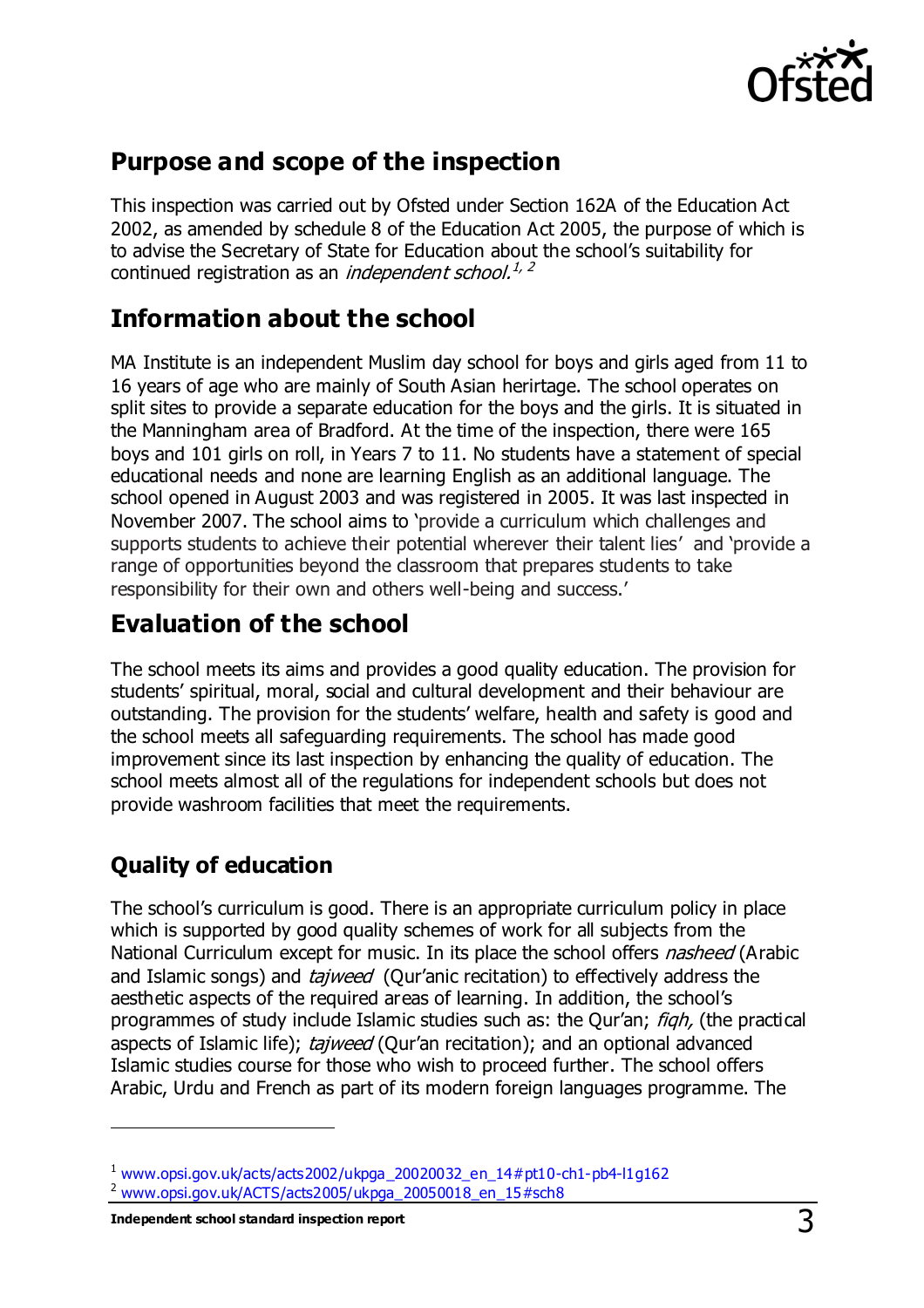

school has made good improvement since the last inspection by upgrading its information and communication technology (ICT) provision in the boys' section. It has plans in place to improve the ICT provision for girls.

The provision for physical education is good and there are two sessions per week. The school offers good provision for personal, social and health education (PSHE) in accordance with its Islamic ethos. The provision is linked well with its counselling and behaviour management programme. The school's student planner has appropriate information and a helpful list of telephone numbers should students want extra help and advice. In addition, essential daily prayers and some helpful reminders about code of conduct, discipline, health & safety, attendance and homework are also included in the planner.

There is effective careers advice which starts in Year 9. In Year 10 the school organises work experience placements; last year for example, students had the opportunity to work in local hospitals. They informed the inspectors that they greatly benefited from their work experience and, as a result, some of them are planning for a career in the National Health Service. This provision also helped them to understand the importance of helping others.

Extra support sessions are provided for those who are in need of additional help. The school offers a good range of extra-curricular activities which include educational visits and some outings linked to subjects in the curriculum, for example, a recent visit to the Science Adventure Centre in Sheffield. The school also organises some educational trips abroad. For example, last year, students went on a trip to Spain to learn about its Islamic heritage and European history. However, there is limited provision for extra-curricular activities in the girls' section. The school has plans in place to address this issue. External speakers and local dignitaries are regularly invited to visit the school to talk to the students.

The quality of teaching and assessment is good. All teaching during the inspection was at least good with some which was outstanding. Teachers demonstrate good subject knowledge which motivates students to learn. Clear and concise plans ensure that all lessons are effectively delivered. The teachers use different teaching activities to make teaching and learning interesting and enjoyable. During lessons students are appropriately involved in group activities and they have opportunities for working on their own which enables them to develop their independent learning skills. Teachers successfully link different subject areas of the curriculum in order to extend students' experiences in learning. There is a suitable marking and assessment policy in place. Teachers assess students' work regularly, providing helpful comments. Assessments are recorded and inform teachers' future planning.

The quality of planning is good. Mid-term and short-term plans are in place to effectively meet the needs of all students. Teachers give students the right level of work to match their abilities. Teachers motivate students and encourage them to achieve high standards. Relationships between students and teachers are good and based on mutual respect. The lessons start and finish with a prayer. Teachers use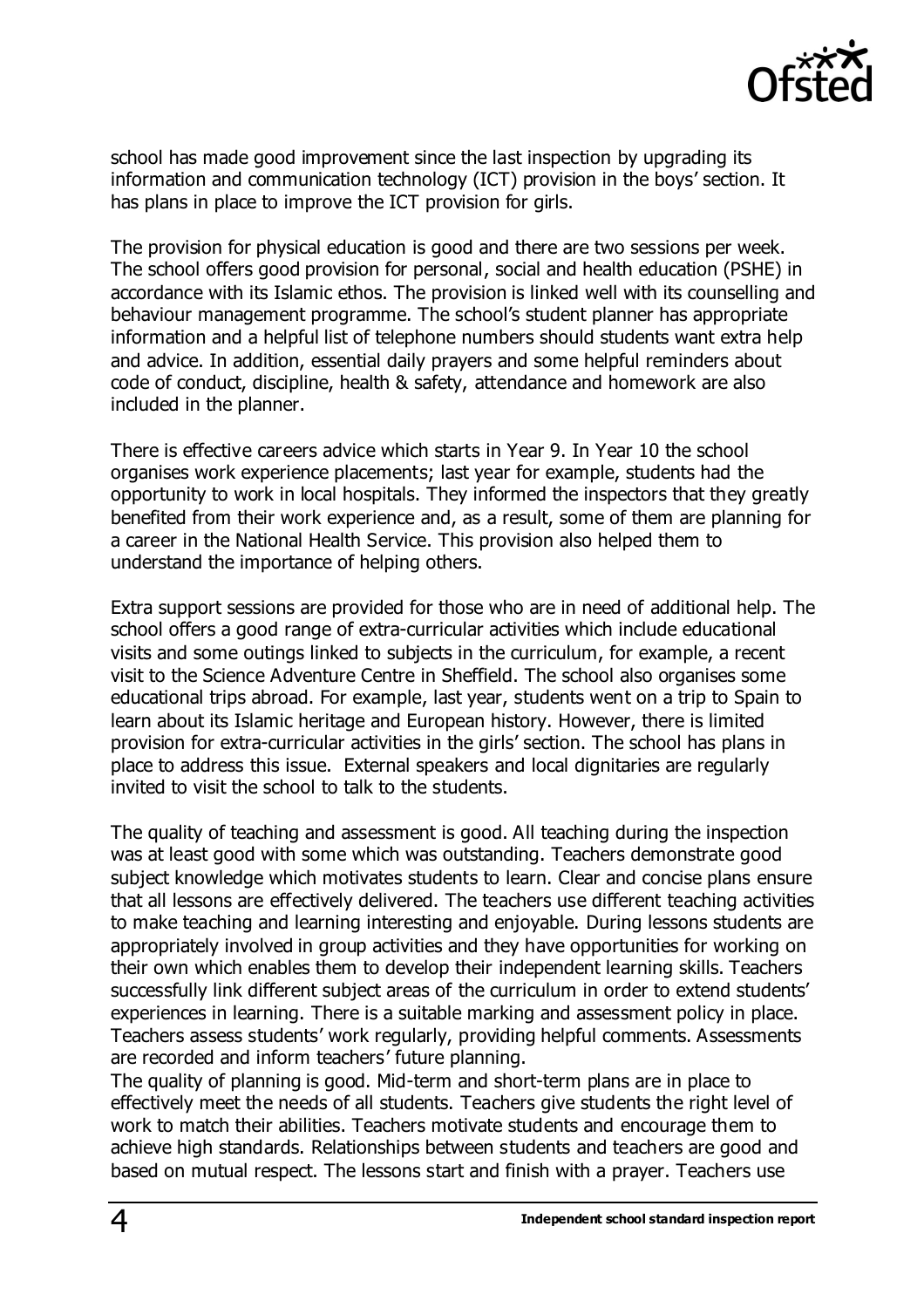

computers, interactive whiteboards and other resources effectively to enhance the quality of teaching and learning. The school organises regular training and development programmes for teachers. There is a school-link programme in which teachers have the opportunity to share their professional knowledge with teachers from maintained schools. As a result of good teaching all students of different levels of ability, make good progress and some achieve highly. Parents and carers are regularly informed about their children's progress and they express support for the school.

#### **Spiritual, moral, social and cultural development of pupils**

The school's provision for its students' spiritual, moral, social and cultural development is outstanding. Their regular attendance and their excellent attitude to learning show that they 'love their school' and enjoy their education. Their behaviour is outstanding and strongly reflects the school's Islamic ethos which is based on Islamic values and principles. The school effectively promotes excellent behaviour through an extensive programme of assemblies and the PSHE programme helps students to distinguish very clearly between right and wrong. All students are extremely polite and they greet courteously their teachers, fellow students and visitors. There is a suitable reward and sanction policy in place. In case of inappropriate behaviour, the school's discipline policy is effectively enforced. Students are well informed about their progress and achievements.

There is an elected students council which is very active and makes a very good contribution to school's day-to-day running. They vote to elect a representative from each class which helps them to understand democratic processes. Through the school council students have raised money for their school and for different charities. This feature is an improvement since the last inspection. Whole-school assemblies are held twice a week when students are invited to give speeches on different topics which enhanced their self-confidence. For example, in one assembly three students gave speeches on the virtue of patience. Some students take on the role of counsellors for fellow students when difficulties may arise. The students clearly demonstrated during lessons and in meeting the inspectors that they are confident and responsible.

The school through its good provision for literacy, numeracy and ICT, good career advice and provision for work placements prepares its students very effectively for their future lives. The good links with local state schools and with civic organisations provides yet further opportunities for students to broaden their horizons. The school receives regular visits from local representatives of civic organisations.

Students learn about British institutions and public services in English, history and citizenship lessons and some take a very keen interest in British politics. Students learn about other faiths in their religious studies programme. They celebrate their own faith and express respect for others. Friday's sermons are held to discuss different important topics each week. The school is involved in different activities in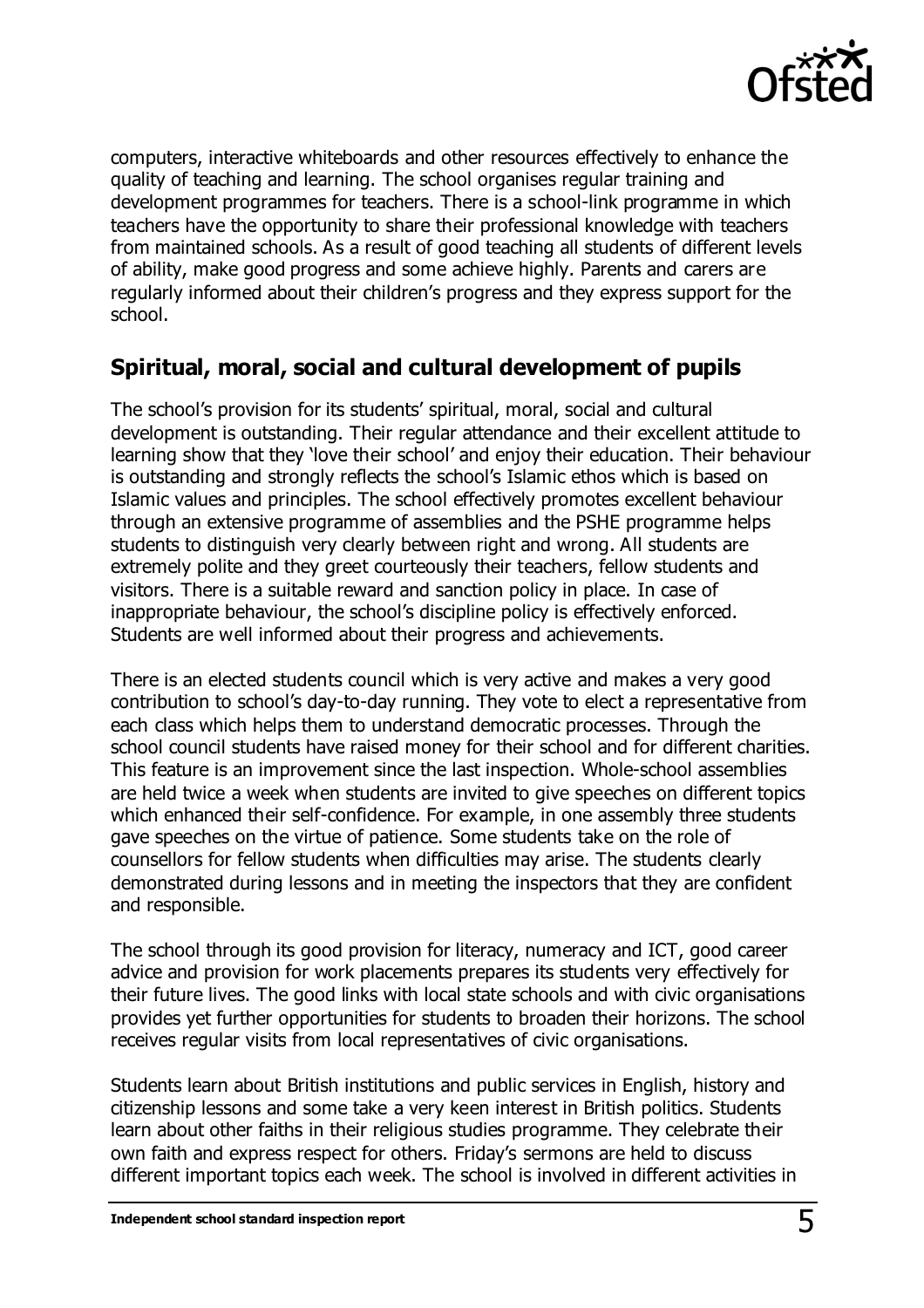

the local neighbourhood to promote community cohesion, for example, the school, with local assistance, has created a football pitch to be used by the school during school time and by local young people after school.

### **Welfare, health and safety of pupils**

The provision for safeguarding the students' welfare, health and safety is good. All students feel very safe. Students are effectively reminded about strangers and internet safety policy. There is a healthy food policy which is the basis through which students are encouraged to eat healthy food and regularly informed about healthrelated issues. The school provides them with a healthy diet and for example, encourages them to eat five portions of fruit and vegetables a day. Local nurses come into school to advise students about different health issues. The school very effectively raise students' awareness about anti-smoking and drug abuse. All the required policies are in place, including a safeguarding policy and all staff, including the school's designated child protection officers are trained at the required level. There is a health and safety risk assessment policy which is effectively implemented. The school's educational visits policy is in place. There is a first aid policy and first aid officers for each site are trained at the required level. The school has a fire risk assessment in place, all fire-fighting equipment is regularly tested and regular fire drills are conducted. The school has a three-year plan to meet the requirements of the Disability Discrimination Act. The school maintains an attendance and admission register in line with the requirements.

## **Suitability of staff, supply staff and proprietors**

The school has undertaken all the required measures to ensure that its staff and the proprietor are suitable to work with children. There is a suitable recruitment policy in place that is appropriately implemented. The school maintains a single central register which meets the regulations.

## **Premises of and accommodation at the school**

The school is accommodated on two sites and both enable students to learn safely and effectively. The school has reached its maximum number for boys and is aware that it exceeds its permitted number for girls. A new large site has been acquired and there are plans to move the boys' section into new premises this term and for the girls' section to move to the boys' current site. There are sufficient classrooms, an ICT suite, a medical room, a science laboratory, an assembly hall and a suitable outside space for recreational purposes. The buildings are appropriately maintained and decorated. However, the washroom facilities are not adequate for the number of students in the school and therefore the school's accommodation does not meet all of the regulations.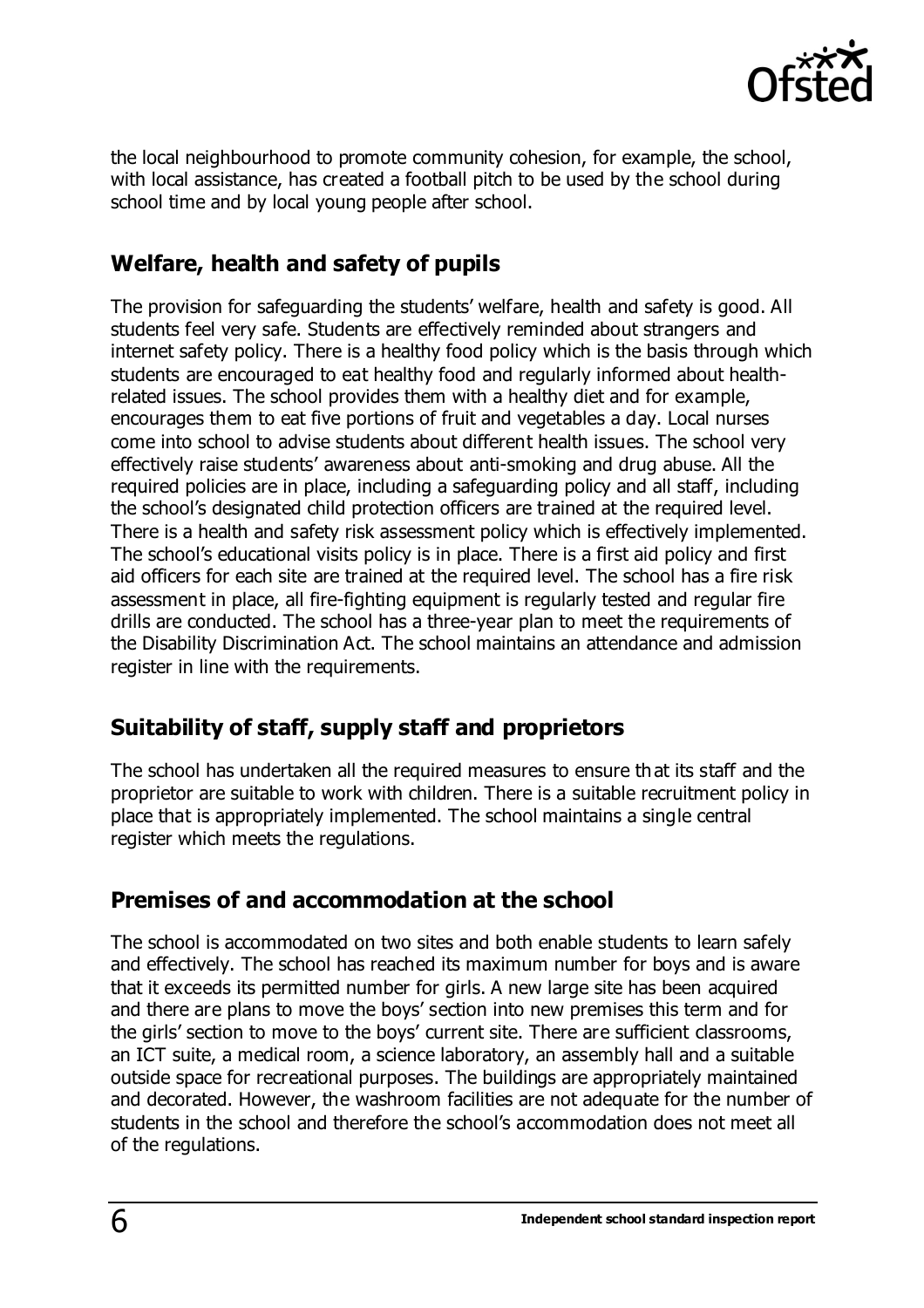

#### **Provision of information**

The school meets all requirements by providing the necessary information to parents, carers and others through an up-to-date prospectus and through the school's website. The school reports on students' progress annually to parents, carers and others.

#### **Manner in which complaints are to be handled**

The school has a complaints policy and set of procedures which meet all of the regulations. The school has taken steps to ensure that parents and carers are aware of these.

#### **Compliance with regulatory requirements**

The proprietor has ensured that the school meets The Education (Independent School Standards) (England) Regulations 2010, schedule 1 ('the Regulations'), with the exception of those listed below.<sup>3</sup>

The school does not meet all requirements in respect of the premises of and accommodation at schools (standards in part 5) and must:

> **E** ensure that there are sufficient washrooms for staff and pupils, including facilities for pupils with special needs and disability, which take account of regulations 3 and 4 of the Education (School Premises) Regulations 1999 (paragraph 23(j)).

#### **What the school could do to improve further**

While not required by regulations, the school might wish to consider the following points for development:

- Improve the provision for extra-curricular activities and educational visits for girls.
- Improve teaching resources by upgrading the ICT facilities in the girls' section of the school.

**Independent school standard inspection report** 7

 $\overline{a}$ 

<sup>3</sup> [www.legislation.gov.uk/uksi/2010/1997/contents/made](http://www.legislation.gov.uk/uksi/2010/1997/contents/made)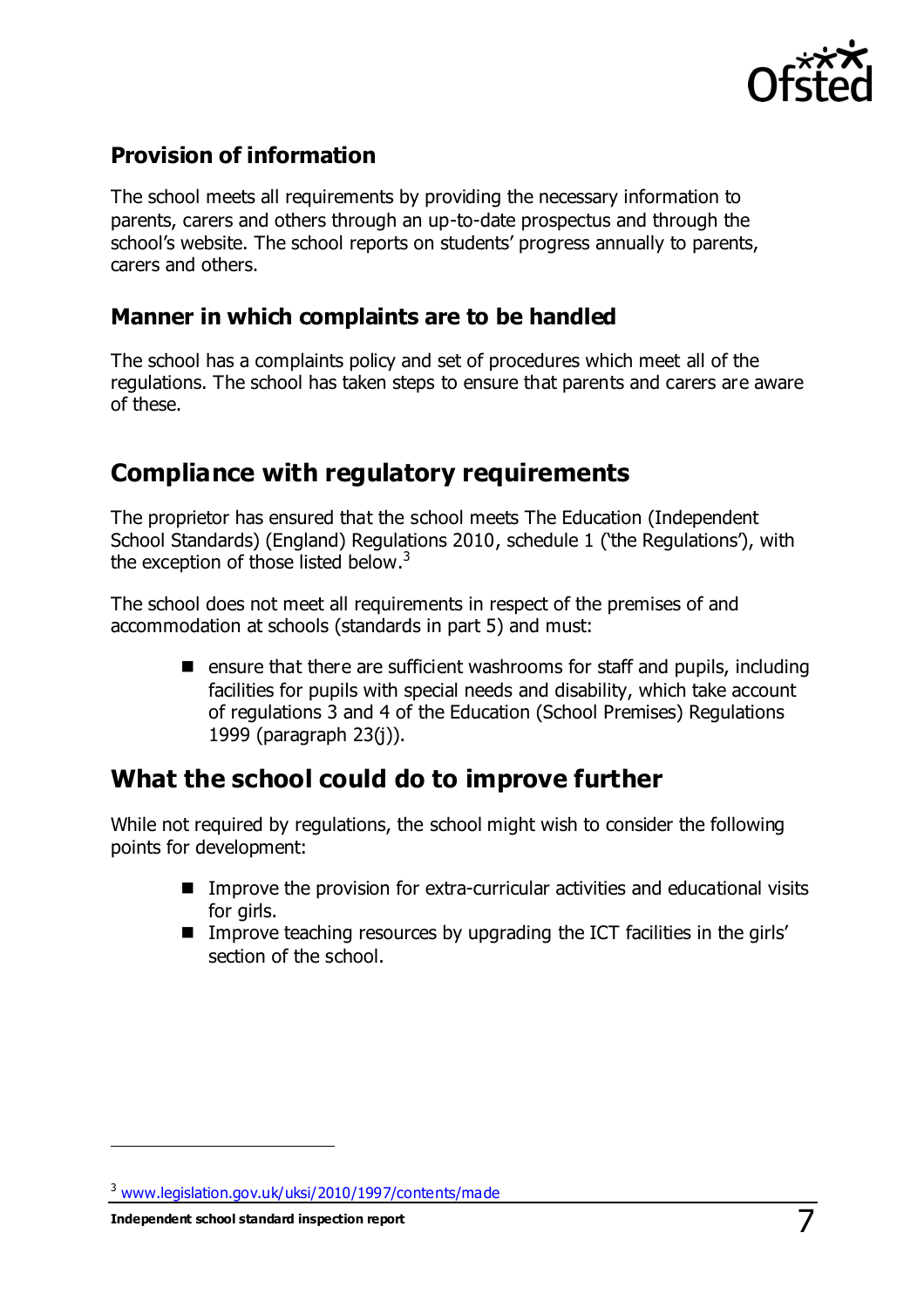

# **Inspection judgements**

| outstanding  |
|--------------|
| good         |
| satisfactory |
| inadequate   |

#### **The quality of education**

| Overall quality of education                                                                    |  |  |
|-------------------------------------------------------------------------------------------------|--|--|
| How well the curriculum and other activities meet the range of needs<br>and interests of pupils |  |  |
| How effective teaching and assessment are in meeting the full range<br>of pupils' needs         |  |  |
| How well pupils make progress in their learning                                                 |  |  |

#### **Pupils' spiritual, moral, social and cultural development**

| Quality of provision for pupils' spiritual, moral, social and cultural<br>development |  |  |
|---------------------------------------------------------------------------------------|--|--|
| The behaviour of pupils                                                               |  |  |

#### **Welfare, health and safety of pupils**

| The overall welfare, health and safety of pupils |  |  |
|--------------------------------------------------|--|--|
|                                                  |  |  |